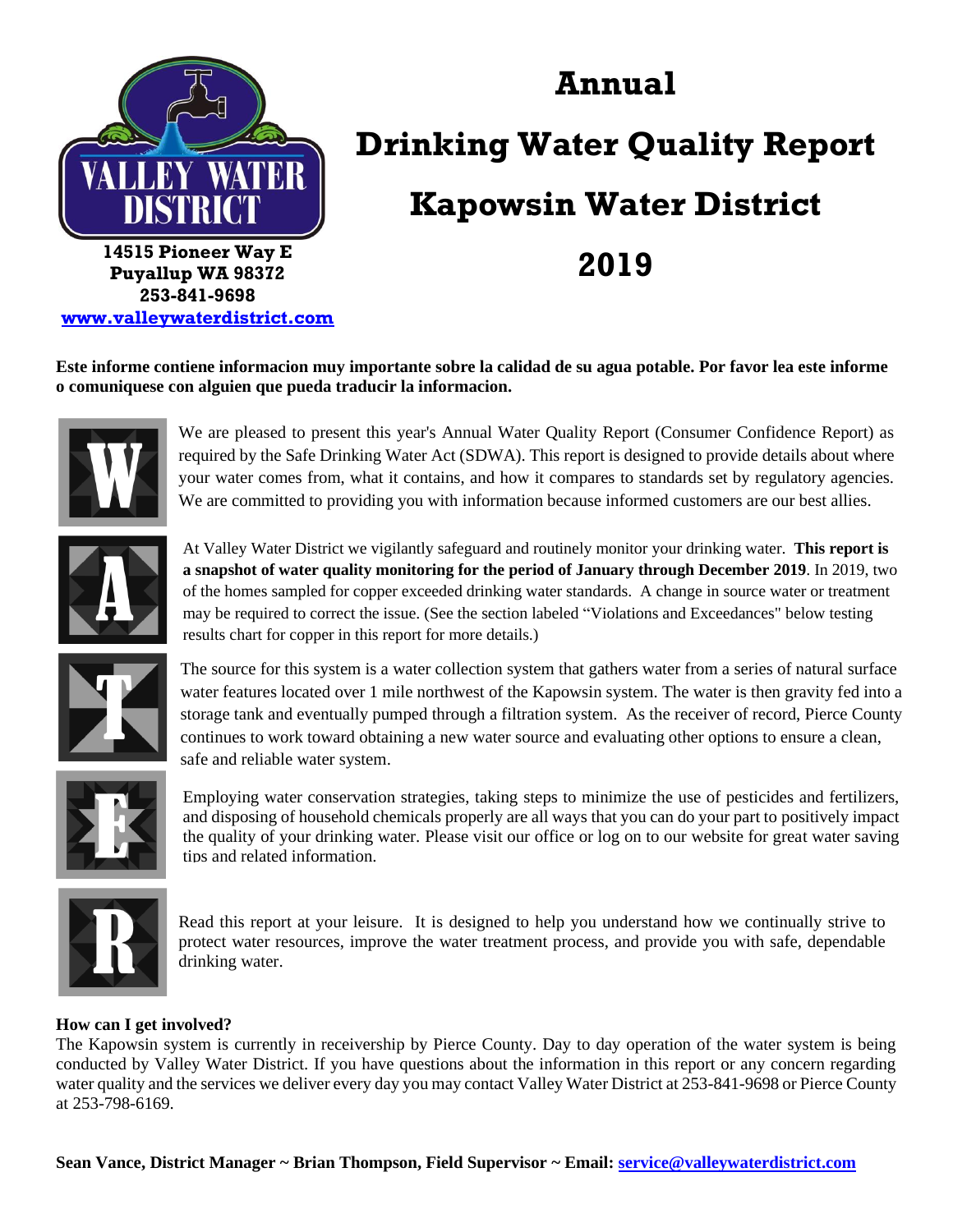### **Why are there contaminants in my drinking water?**

The sources of drinking water (both tap water and bottled water) include rivers, lakes, streams, ponds, reservoirs, springs, and wells. As water travels over the surface of the land or through the ground, it dissolves naturally occurring minerals and, in some cases, radioactive material, and can pick up substances resulting from the presence of animals or from human activity such as the following:

**Microbial Contaminants**, such as viruses and bacteria, may come from sewage treatment plants, septic systems, agricultural livestock operations, and wildlife.

**Inorganic Contaminants**, such as salts and metals, can be naturally occurring or result from urban stormwater runoff, industrial, or domestic wastewater discharges, oil and gas production, mining, or farming.

**Pesticides and Herbicides** may come from a variety of sources such as agriculture, urban stormwater runoff, and residential uses.

**Organic Chemical Contaminants**, including synthetic and volatile organic chemicals are by-products of industrial processes and petroleum production and can also come from gas stations, urban stormwater runoff, and septic systems.

**Radioactive Contaminants** can be naturally occurring or be the result of oil and gas production and mining activities.

# **Do I need to take special precautions?**

In order to ensure that tap water is safe to drink, EPA prescribes regulations that limit the amount of certain contaminants in water provided by public water systems. Food and Drug Administration (FDA) regulations establish limits for contaminants in bottled water which must provide the same protection for public health.

Some people may be more vulnerable to contaminants in drinking water than the general population. Immunocompromised persons such as persons with cancer undergoing chemotherapy, persons who have undergone organ transplants, people with HIV/AIDS or other immune system disorders, some elderly, and infants can be particularly at risk from infections. These people should seek advice about drinking water from their health care providers. EPA/Centers for Disease Control (CDC) guidelines on appropriate means to lessen the risk of infection by Cryptosporidium and other microbial contaminants are available from the Safe Water Drinking Hotline at 800-426-4791.

Drinking water, including bottled water, may reasonably be expected to contain at least small amounts of some contaminants. The presence of contaminants does not necessarily indicate that water poses a health risk. More information about contaminants and potential health effects can be obtained by calling the Environmental Protection Agency's (EPA) Safe Drinking Water Hotline at 800- 426-4791.

# *Visit* [www.wateruseitwisely.com](http://www.wateruseitwisely.com/) *for great water saving tips!*

# **Water Quality Data Table**

In order to ensure that tap water is safe to drink, EPA prescribes regulations which limit the amount of contaminants in water provided by public water systems. The table below lists all of the drinking water contaminants that we detected during the calendar year of this report. Although many more contaminants were tested, only those substances listed below were found in your water. All sources of drinking water contain some naturally occurring contaminants. At low levels, these substances are generally not harmful in our drinking water. Removing all contaminants would be extremely expensive, and in most cases, would not provide increased protection of public health. A few naturally occurring minerals may actually improve the taste of drinking water and have nutritional value at low levels.

Unless otherwise noted, the data presented in this table is from testing done in the calendar year of the report. The EPA or the State requires us to monitor for certain contaminants less than once per year because the concentrations of these contaminants do not vary significantly from year to year, or the system is not considered vulnerable to this type of contamination. As such, some of our data, though representative, may be more than one year old. In this table you will find terms and abbreviations that might not be familiar to you. To help you better understand these terms, we have provided the definitions below the table.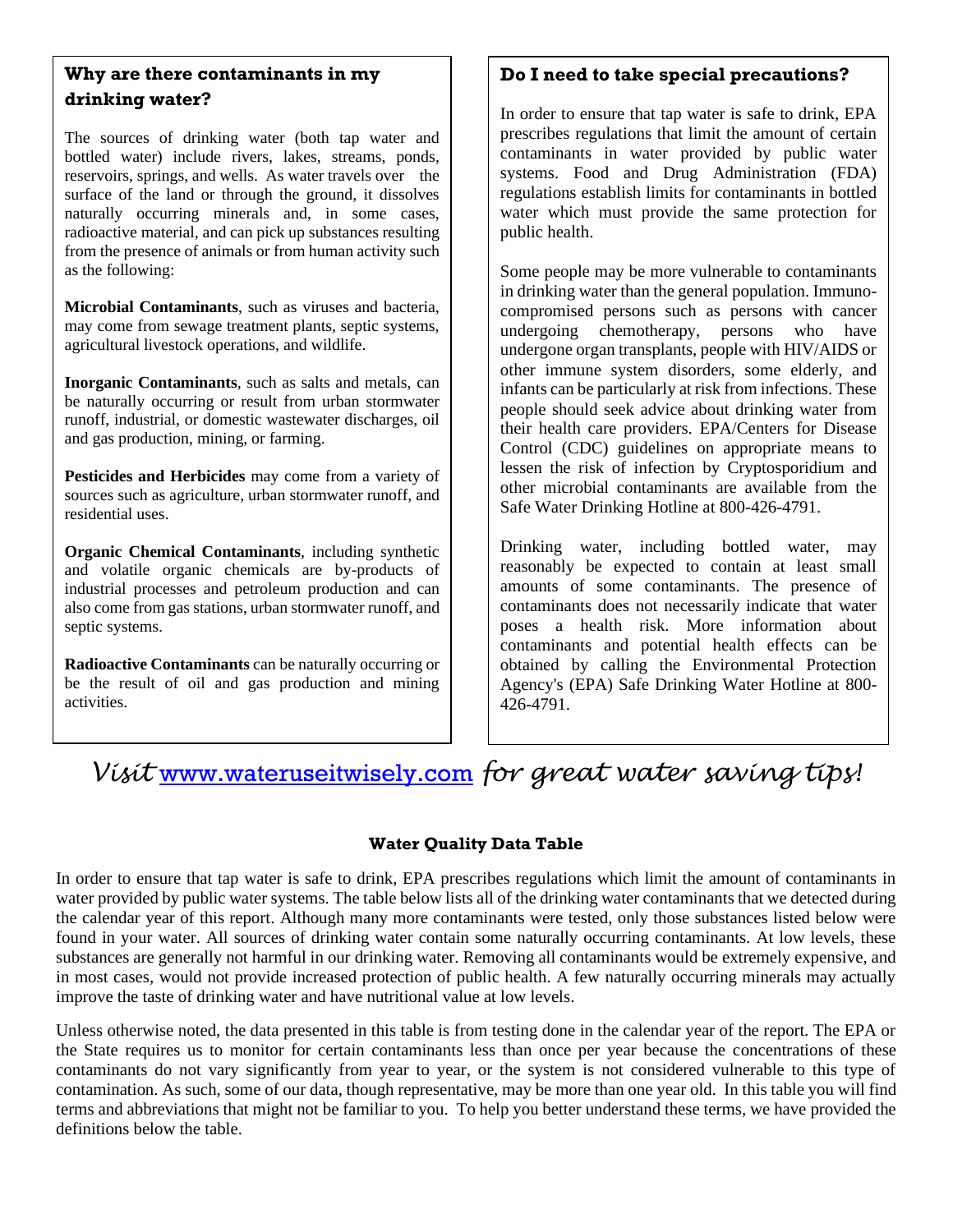| $2019 \sim$ Kapowsin Water System $\sim$ 2019                                                                     |                               |        |      |           |  |                         |                |                                                                                                   |
|-------------------------------------------------------------------------------------------------------------------|-------------------------------|--------|------|-----------|--|-------------------------|----------------|---------------------------------------------------------------------------------------------------|
|                                                                                                                   | <b>MCLG</b>                   | MCL,   |      | Range     |  |                         |                |                                                                                                   |
| <b>Contaminants</b>                                                                                               | or<br><b>MRDLG MRDL Water</b> | TT, or | Your |           |  | Low High Sample<br>Date |                | <b>Violation Typical Source</b>                                                                   |
| <b>Disinfectants &amp; Disinfection By-Products</b>                                                               |                               |        |      |           |  |                         |                |                                                                                                   |
| (There is convincing evidence that addition of a disinfectant is necessary for control of microbial contaminants) |                               |        |      |           |  |                         |                |                                                                                                   |
| Haloacetic Acids (HAA5)<br>(ppb)                                                                                  | <b>NA</b>                     | 60     |      | <b>NA</b> |  | 2018                    | N <sub>0</sub> | By-product of drinking water chlorination                                                         |
| <b>TTHMs</b> [Total<br>Trihalomethanes] (ppb)                                                                     | <b>NA</b>                     | 80     | 4.57 | <b>NA</b> |  | 2018                    | N <sub>o</sub> | By-product of drinking water disinfection                                                         |
| <b>Inorganic Contaminants</b>                                                                                     |                               |        |      |           |  |                         |                |                                                                                                   |
| Asbestos (MFL)                                                                                                    | 7                             | 7      | .117 | <b>NA</b> |  | 2019                    | N <sub>o</sub> | Decay of asbestos cement water remains;<br>Erosion of natural deposits                            |
| Nitrate [measured as<br>Nitrogen] (ppm)                                                                           | 10                            | 10     | 3.8  | <b>NA</b> |  | 2019                    | No.            | Runoff from fertilizer use; Leaching from<br>septic tanks, sewage; Erosion of natural<br>deposits |

| <b>Source Water Test Results</b> |                            |                   |                  |                       |                                                                                                                                                                                                                                                                                                                                             |
|----------------------------------|----------------------------|-------------------|------------------|-----------------------|---------------------------------------------------------------------------------------------------------------------------------------------------------------------------------------------------------------------------------------------------------------------------------------------------------------------------------------------|
| <b>Contaminants</b>              | <b>State</b><br><b>MCL</b> | Your<br>Water     | <b>Violation</b> | <b>Sample</b><br>Year | <b>Explanation and Comment</b>                                                                                                                                                                                                                                                                                                              |
| Cyanide, Free                    | $.2 \text{ mg/L}$          | $.05$ mg/L        | N <sub>o</sub>   | 2018                  | Cyanide is produced by the decomposition of some<br>plants, can be present in some foods such as green<br>almonds and improperly prepared cassava, and can be<br>produced by some microorganisms.                                                                                                                                           |
| Nitrate                          | $10 \text{ mg/L}$          | $3.24$ mg/L       | No               | 2018                  | Nitrate is a chemical found in most fertilizers, manure,<br>and liquid waste discharged from septic tanks. Natural<br>bacteria in soil can convert nitrogen into nitrate. Rain<br>or irrigation water can carry nitrate down through the<br>soil into groundwater.                                                                          |
| Nitrite-N                        | $1 \text{ mg/L}$           | $.1 \text{ mg/L}$ | N <sub>0</sub>   | 2018                  | Nitrites come from fertilizers through run-off water,<br>sewage, and mineral deposits.                                                                                                                                                                                                                                                      |
| Selenium                         | $.05$ mg/L                 | .002 $mg/L$       | N <sub>0</sub>   | 2018                  | Selenium is a metal found in natural deposits as ores<br>containing other elements. The greatest use of<br>selenium compounds is in electronic and photocopier<br>components, but they are also widely used in glass,<br>pigments, rubber, metal alloys, textiles, petroleum,<br>medical therapeutic agents, and photographic<br>emulsions. |
| Sodium                           | $5 \text{ mg/L}$           | $6.64$ mg/L       | N <sub>0</sub>   | 2018                  | Sodium is the sixth most abundant element on Earth<br>and is widely distributed in soils, plants, water, and<br>foods. Most of the world has significant deposits of<br>sodium-containing minerals.                                                                                                                                         |
| <b>Total Dissolved Solids</b>    | $500$ mg/L                 | $160$ mg/L        | N <sub>o</sub>   | 2018                  | Total dissolved solids (TDS) is a measure of the<br>combined total of organic and inorganic substances<br>contained in a liquid. This includes anything present in<br>water other than the pure H2O molecules.                                                                                                                              |
| <b>Total Nitrate/Nitrite</b>     | $10 \text{ mg/L}$          | $3.24$ mg/L       | N <sub>o</sub>   | 2018                  | Nitrate-nitrogen in groundwater may result from point<br>sources such as sewage disposal systems and livestock<br>facilities, non-point sources such as fertilized<br>cropland, parks, golf courses, lawns, and gardens, or<br>naturally occurring sources of nitro                                                                         |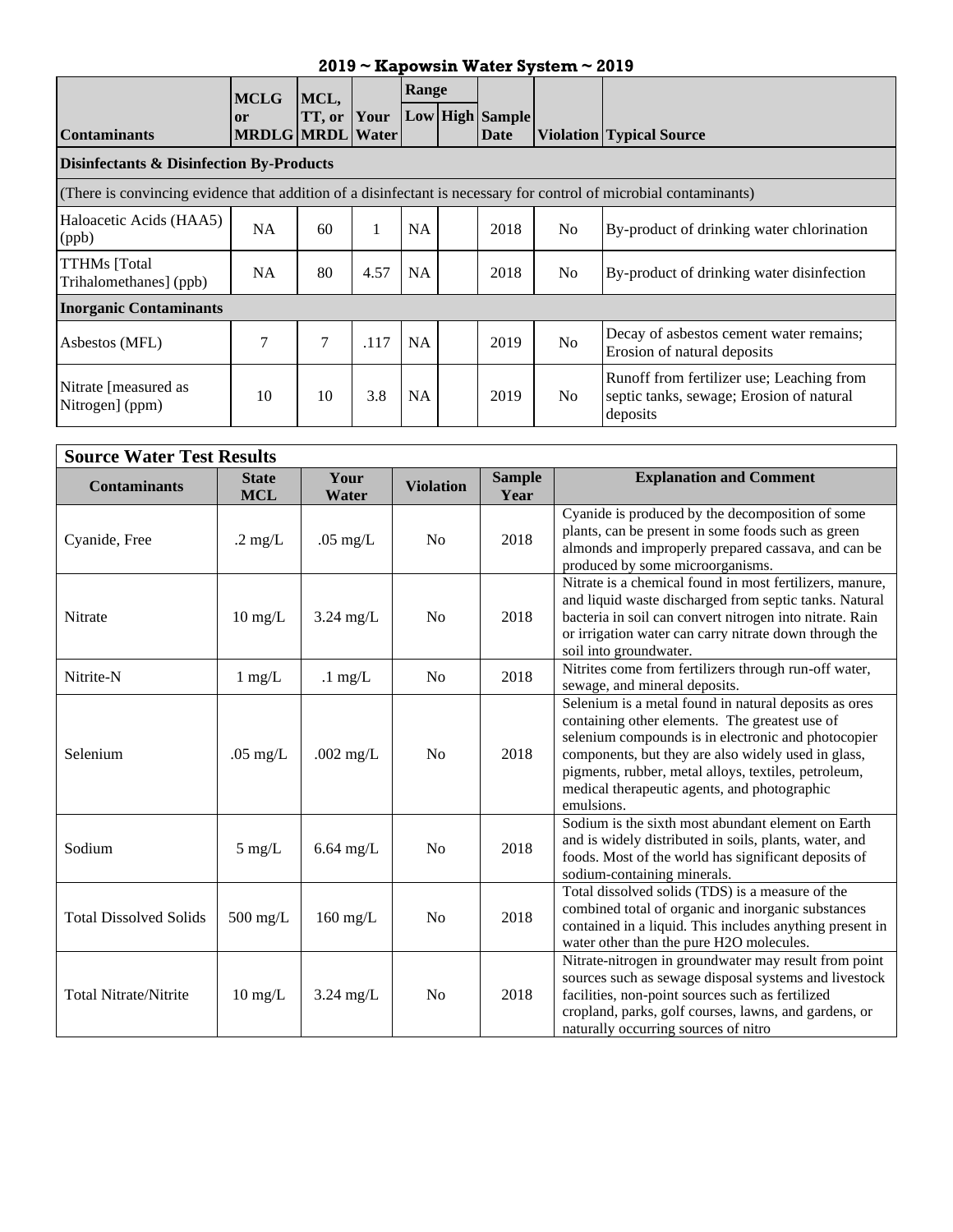| <b>Contaminants</b>                             | MCLG AL Water |    |     | Your Sample<br><b>Date</b> | # Samples<br><b>Exceeding</b><br>AL | <b>Exceeds</b><br>AL | <b>Typical Source</b>                                                   |
|-------------------------------------------------|---------------|----|-----|----------------------------|-------------------------------------|----------------------|-------------------------------------------------------------------------|
| <b>Inorganic Contaminants</b>                   |               |    |     |                            |                                     |                      |                                                                         |
| Copper - action level at<br>consumer taps (ppm) | 1.3           |    | .46 | 2019                       | $\mathcal{D}$                       | Yes                  | Corrosion of household plumbing systems;<br>Erosion of natural deposits |
| Lead - action level at consumer<br>taps (ppb)   |               | .5 |     | 2019                       | $\Omega$                            | N <sub>0</sub>       | Corrosion of household plumbing systems;<br>Erosion of natural deposits |

#### **Violations and Exceedances**

#### **Copper - action level at consumer taps**

Copper is an essential nutrient, but some people who drink water containing copper in excess of the action level over a relatively short amount of time could experience gastrointestinal distress. Some people who drink water containing copper in excess of the action level over many years could suffer liver or kidney damage. People with Wilson's Disease should consult their personal doctor. Lead and Copper samples are required to be collected every 3 years. The most recent round of samples was gathered in October 2019. The results of the samples indicated a slightly elevated level of copper. After examining data from copper samples gathered in years past there was sufficient evidence to indicate that elevated copper has been an ongoing issue and not unique to this sample set. It was determined that the best long term solution is to seek an alternate source of water rather than adding additional treatment to the existing water source. **Pierce County is currently working with an engineering firm to design a new groundwater source for the Kapowsin system.**

| <b>Unit Descriptions</b>                    |                                                                                                                                                                                                                                                        |  |  |  |  |  |  |
|---------------------------------------------|--------------------------------------------------------------------------------------------------------------------------------------------------------------------------------------------------------------------------------------------------------|--|--|--|--|--|--|
| <b>Term</b>                                 | <b>Definition</b>                                                                                                                                                                                                                                      |  |  |  |  |  |  |
| <b>MFL</b>                                  | million fibers per liter, used to measure asbestos concentration                                                                                                                                                                                       |  |  |  |  |  |  |
| NA                                          | Not Applicable                                                                                                                                                                                                                                         |  |  |  |  |  |  |
| ND                                          | Not Detected                                                                                                                                                                                                                                           |  |  |  |  |  |  |
| <b>NR</b>                                   | Monitoring not required; but recommended                                                                                                                                                                                                               |  |  |  |  |  |  |
| ppb                                         | parts per billion, or micrograms per liter $(\mu g/L)$                                                                                                                                                                                                 |  |  |  |  |  |  |
| ppm                                         | parts per million, or milligrams per liter (mg/L)                                                                                                                                                                                                      |  |  |  |  |  |  |
| <b>Important Drinking Water Definitions</b> |                                                                                                                                                                                                                                                        |  |  |  |  |  |  |
| <b>Term</b>                                 | <b>Definition</b>                                                                                                                                                                                                                                      |  |  |  |  |  |  |
| AL                                          | Action Level: The concentration of a contaminant which, if exceeded, triggers treatment or other<br>requirements which a water system must follow.                                                                                                     |  |  |  |  |  |  |
| <b>MCL</b>                                  | Maximum Contaminant Level: The highest level of a contaminant that is allowed in drinking water. MCLs<br>are set as close to the MCLGs as feasible using the best available treatment technology.                                                      |  |  |  |  |  |  |
| <b>MCLG</b>                                 | Maximum Contaminant Level Goal: The level of a contaminant in drinking water below which there is no<br>known or expected risk to health. MCLGs allow for a margin of safety.                                                                          |  |  |  |  |  |  |
| <b>MNR</b>                                  | Monitored Not Regulated                                                                                                                                                                                                                                |  |  |  |  |  |  |
| <b>MPL</b>                                  | State Assigned Maximum Permissible Level                                                                                                                                                                                                               |  |  |  |  |  |  |
| <b>MRDL</b>                                 | Maximum Residual Disinfectant Level: The highest level of a disinfectant allowed in drinking water.<br>There is convincing evidence that addition of a disinfectant is necessary for control of microbial<br>contaminants.                             |  |  |  |  |  |  |
| <b>MRDLG</b>                                | Maximum Residual Disinfection Level Goal: The level of a drinking water disinfectant below which there<br>is no known or expected risk to health. MRDLGs do not reflect the benefits of the use of disinfectants to<br>control microbial contaminants. |  |  |  |  |  |  |
| <b>TT</b>                                   | Treatment Technique: A required process intended to reduce the level of a contaminant in drinking water.                                                                                                                                               |  |  |  |  |  |  |
| Variances &<br>Exemptions                   | State or EPA permission not to meet an MCL or a treatment technique under certain conditions.                                                                                                                                                          |  |  |  |  |  |  |